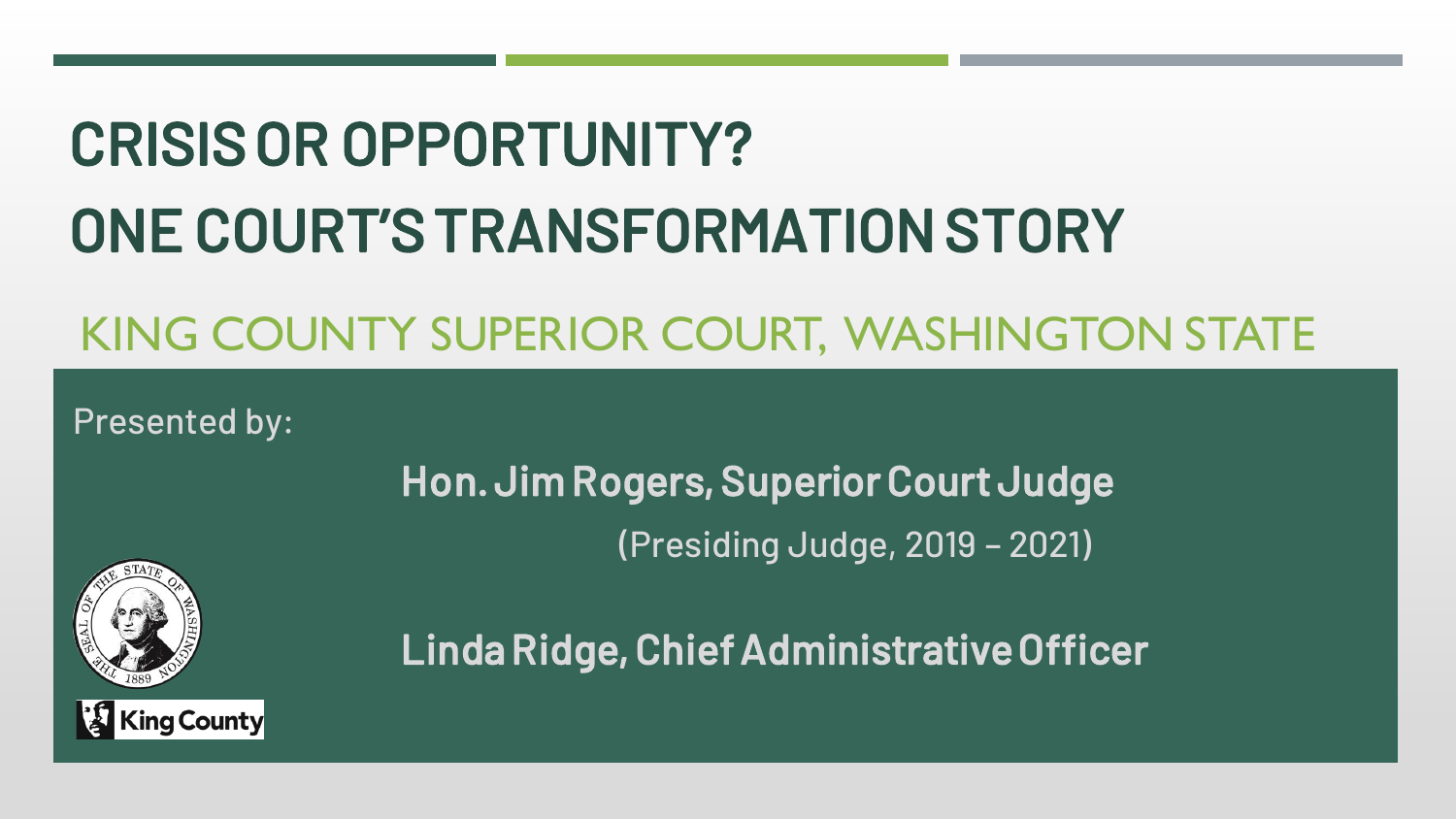# **KING COUNTY SUPERIOR COURT**

- Largest general jurisdiction trial court in Washington state, serving a population of 2,301,620 residents
- Court locations:
	- $\checkmark$  King County Courthouse (Seattle)
	- $\checkmark$  Norm Maleng Regional Justice Center (Kent)
	- $\checkmark$  Patricia H. Clark Children and Family Justice Center (Seattle)
	- $\checkmark$  ITA/Civil Commitment Court, Harborview Medical Center (Seattle)
- **Jurisdiction: Civil, Domestic, Felony Criminal, Juvenile Offender, Juvenile Dependency,** Involuntary Commitment, and Appeals from Courts of Limited Jurisdiction
- 54 judges
- 10 court commissioners
- 300 Staff (Superior Court) + 200 Staff (Clerk's Office)



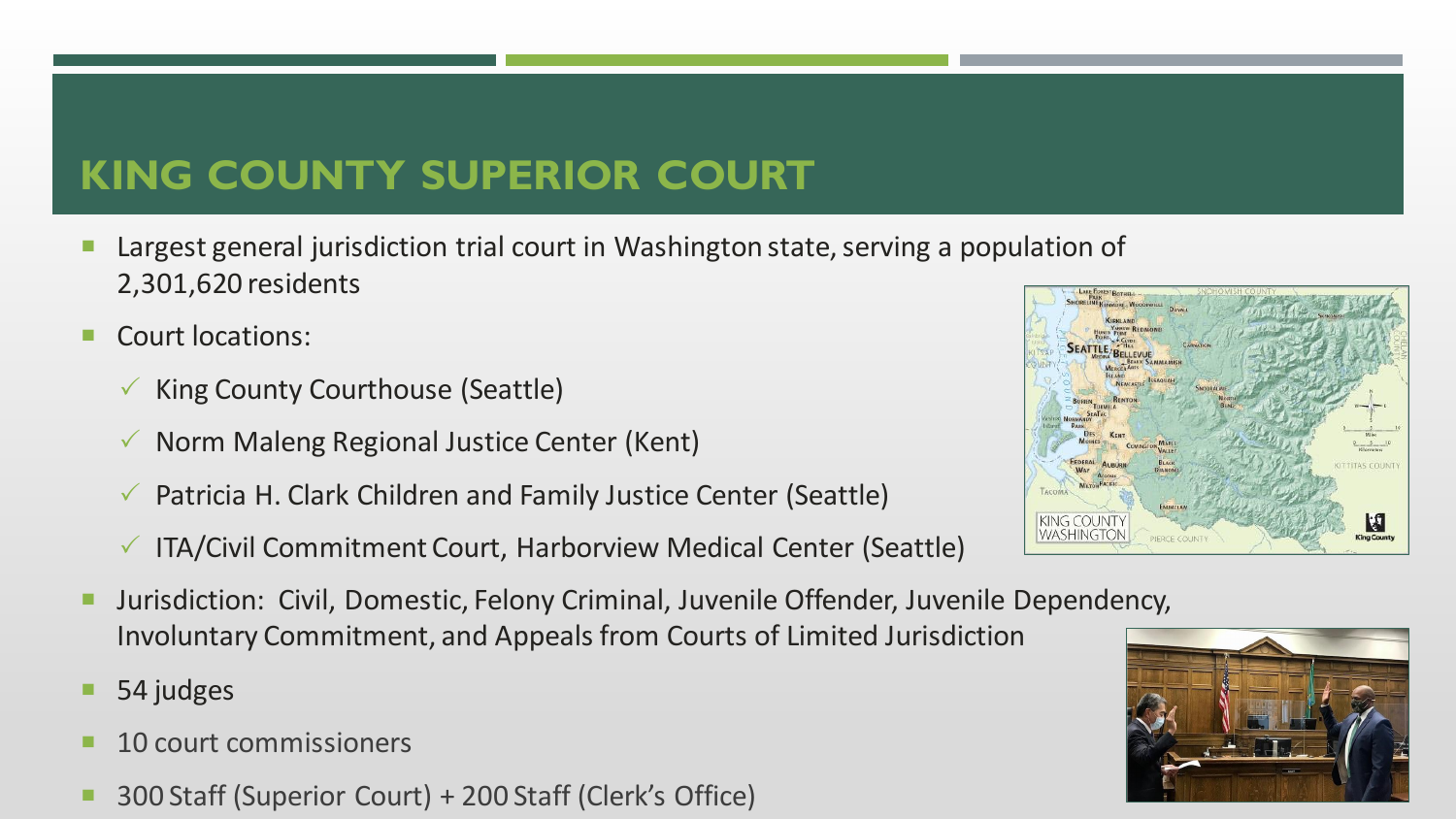#### **GUIDING PRINCIPLES TO ADDRESS OPERATIONS DURING COVID-19**

- 1. Dedication to mission for access to justice = we must remain open
- 2. A robust public health plan = we must safeguard health of customers, stakeholders and employees
- 3. Remote technology is essential to achieving principles 1 and 2
- 4. Nimble internal decision-making structure to implement new practices quickly





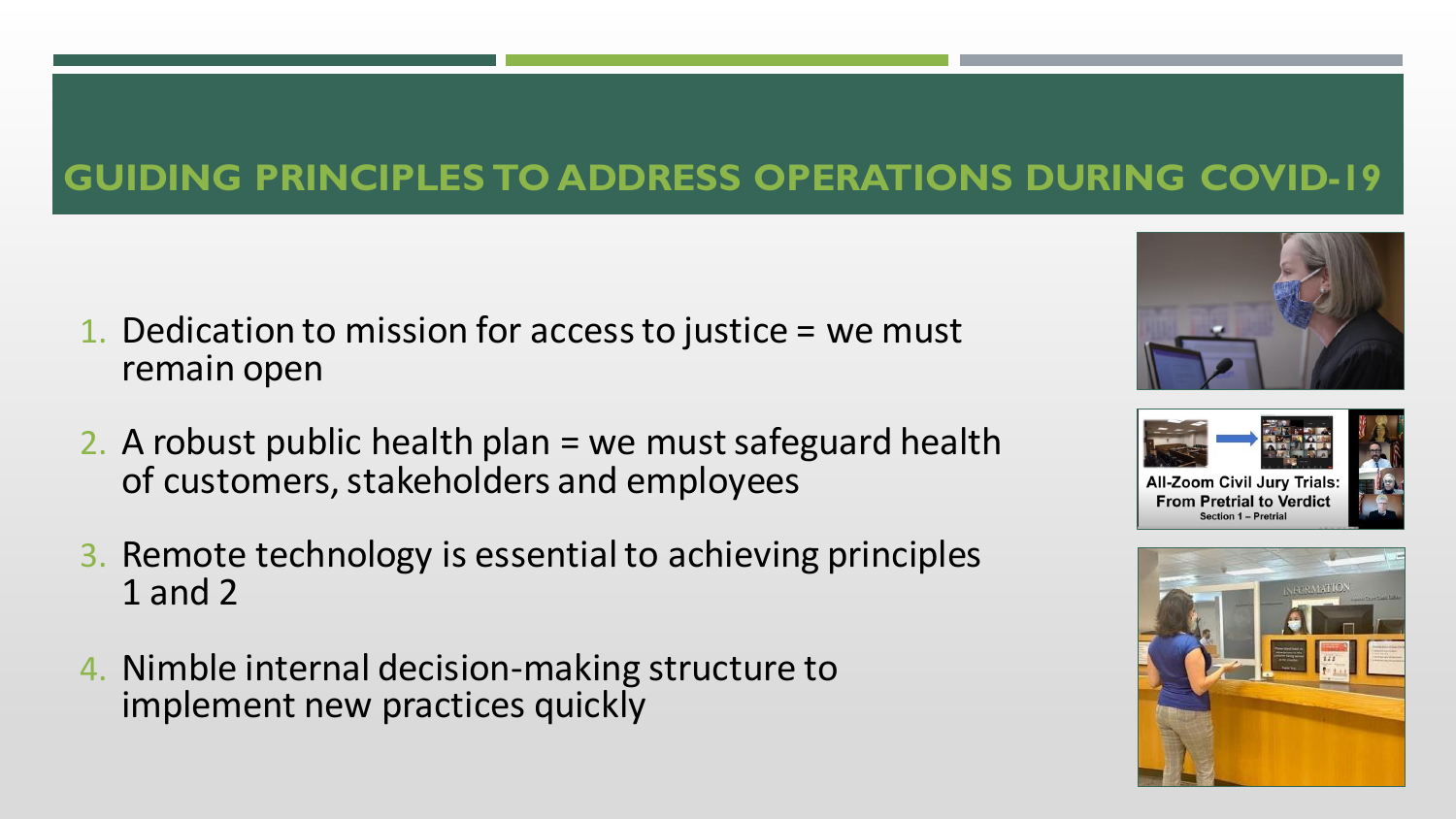# **HOW DID WE REOPEN IN JULY 2020? A ROBUST PUBLIC HEALTH PLAN**

- Sought advice from University of Washington Professors in School of Public Health not KC Public Health
- They assessed facilities and made recommendations
- Ensured use of recommended HVAC filters for courthouse ventilation systems
- Significantly reduced in-person events by implementing video and telephonic hearings
- Established "Pop-Up" Court at convention center for civil trials to reduce number of people in each location
- Mask mandate except witnesses; six foot public distancing strictly enforced
- November 2020-all virtual civil jury trials

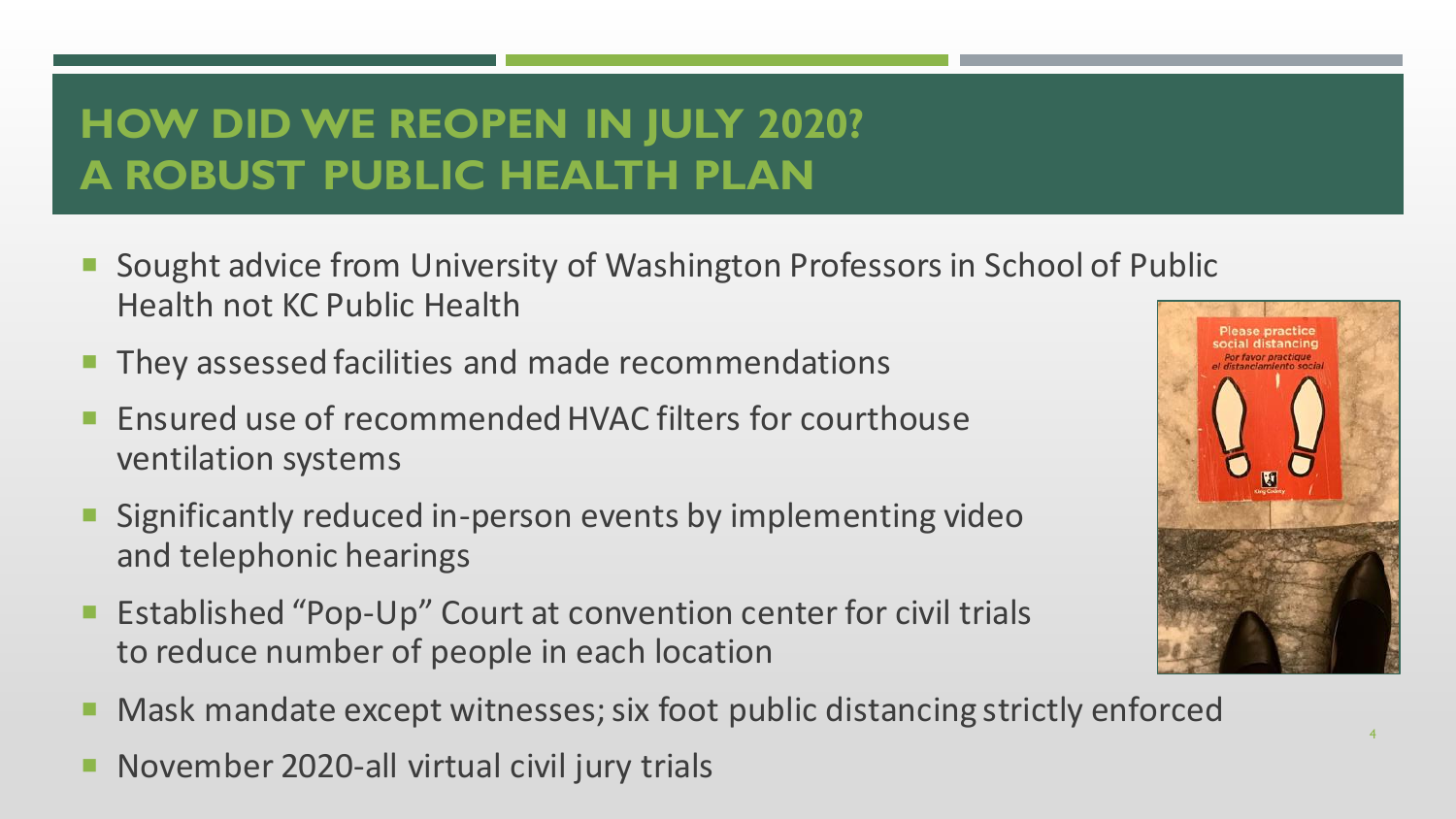# **HOW DID WE RESPOND TO CHANGING CONDITIONS? CHANGED ADMINISTRATIVE STRUCTURE**

- Formerly Executive Committee was central to implementing policy/practice changes
- Established new Weekly Chiefs' Meetings to serve as "tactical" decision-making body; included staff Directors team to ensure representation of operational and staffing issues
- Created Public Health Committee
- **EXTER 10 Established new Voir Dire Committee to work with Jury Committee on development of virtual practices**
- Technology Committee became more central
- **E** Courts and Community and Education Committees spearhead trainings related to race and equity issues
- 30 discrete workgroups formed to assist on specific aspects of pandemic-influenced operational changes
- Worked closely with local Bar, including a task force on remote jury trials, asking their participation in <sup>5</sup> teaching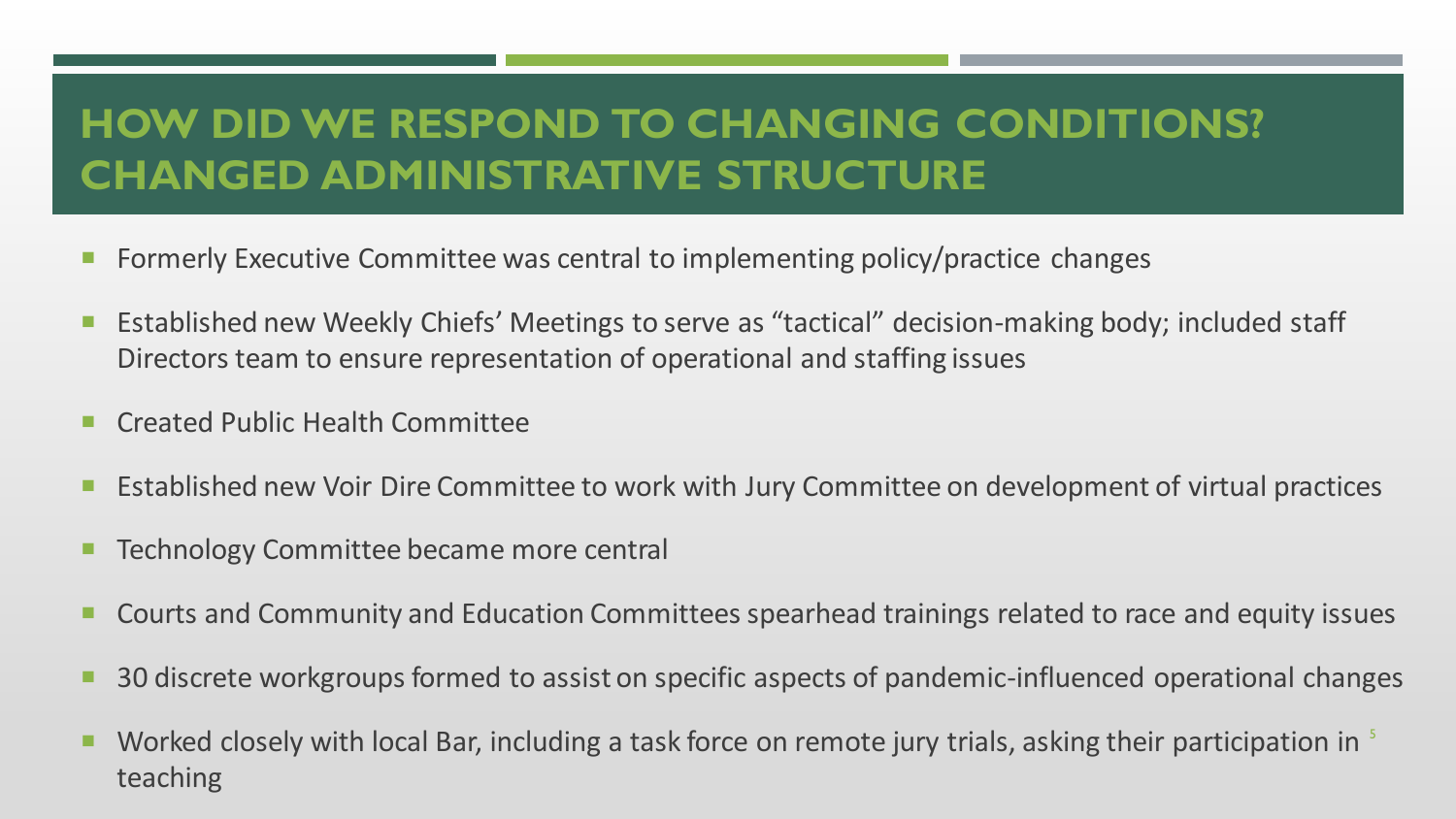# **COVID-19 FUNDING**

- **First, we "McGyvered" technology with no new money**
- Later, KCSC received over \$20M in COVID funds via County/State to:
	- $\checkmark$  Acquire technology to support virtual proceedings and remote work
	- $\checkmark$  Provide temporary staff support for changes in practice
	- $\checkmark$  Augment training and establish standardized procedures for new practices
	- $\checkmark$  Address criminal backlog



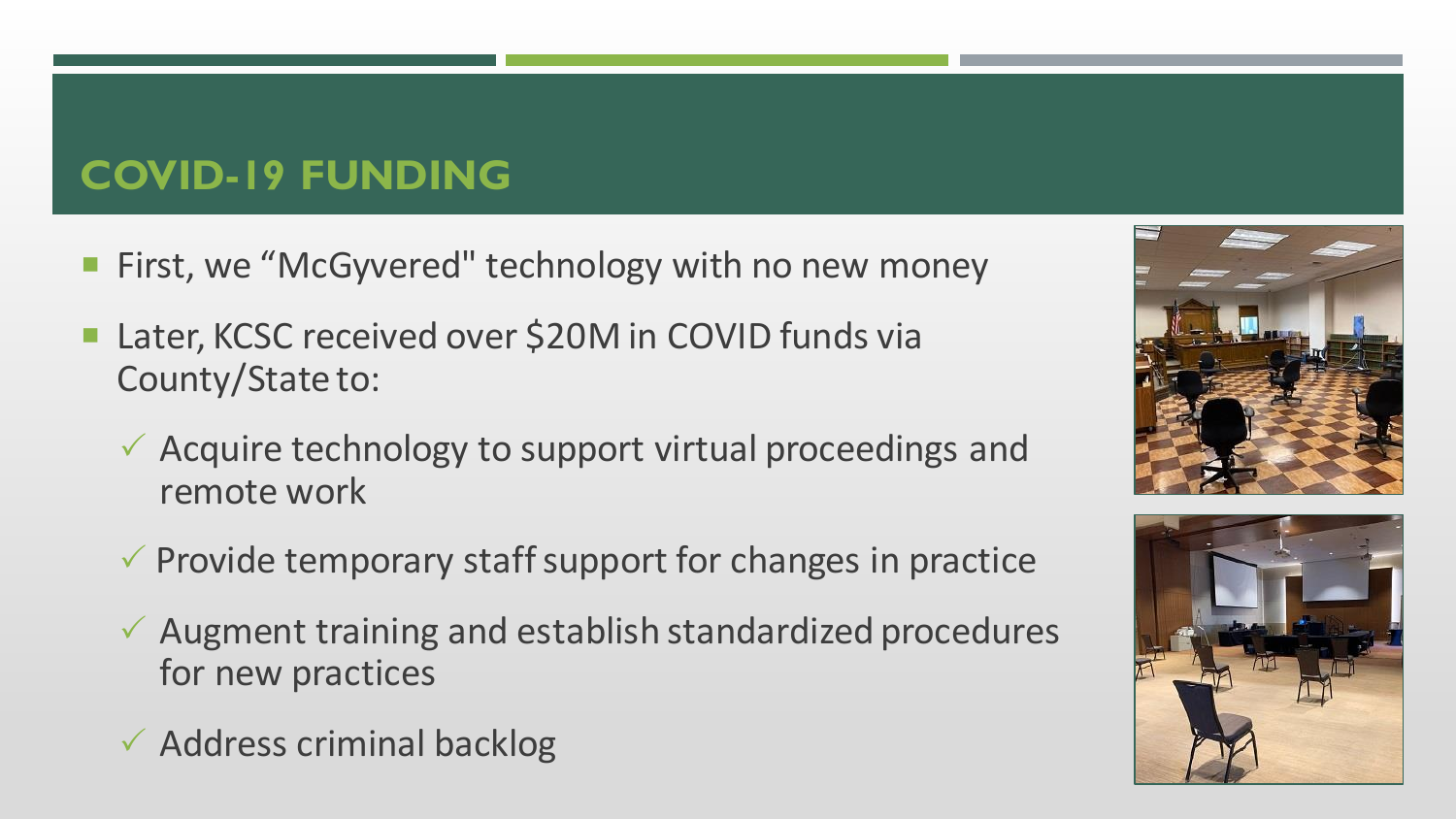### **COURT'S RESPONSE TO THE COVID-19 PANDEMIC**

July 2020 to December 2021:

- Over 1000 remote bench trials conducted
- Over 300 jury trials conducted
	- $\sqrt{190}$  criminal
	- $\sqrt{100}$  civil (40 in-person, 70 all remote)
- Voir dire conducted virtually for all jury trials

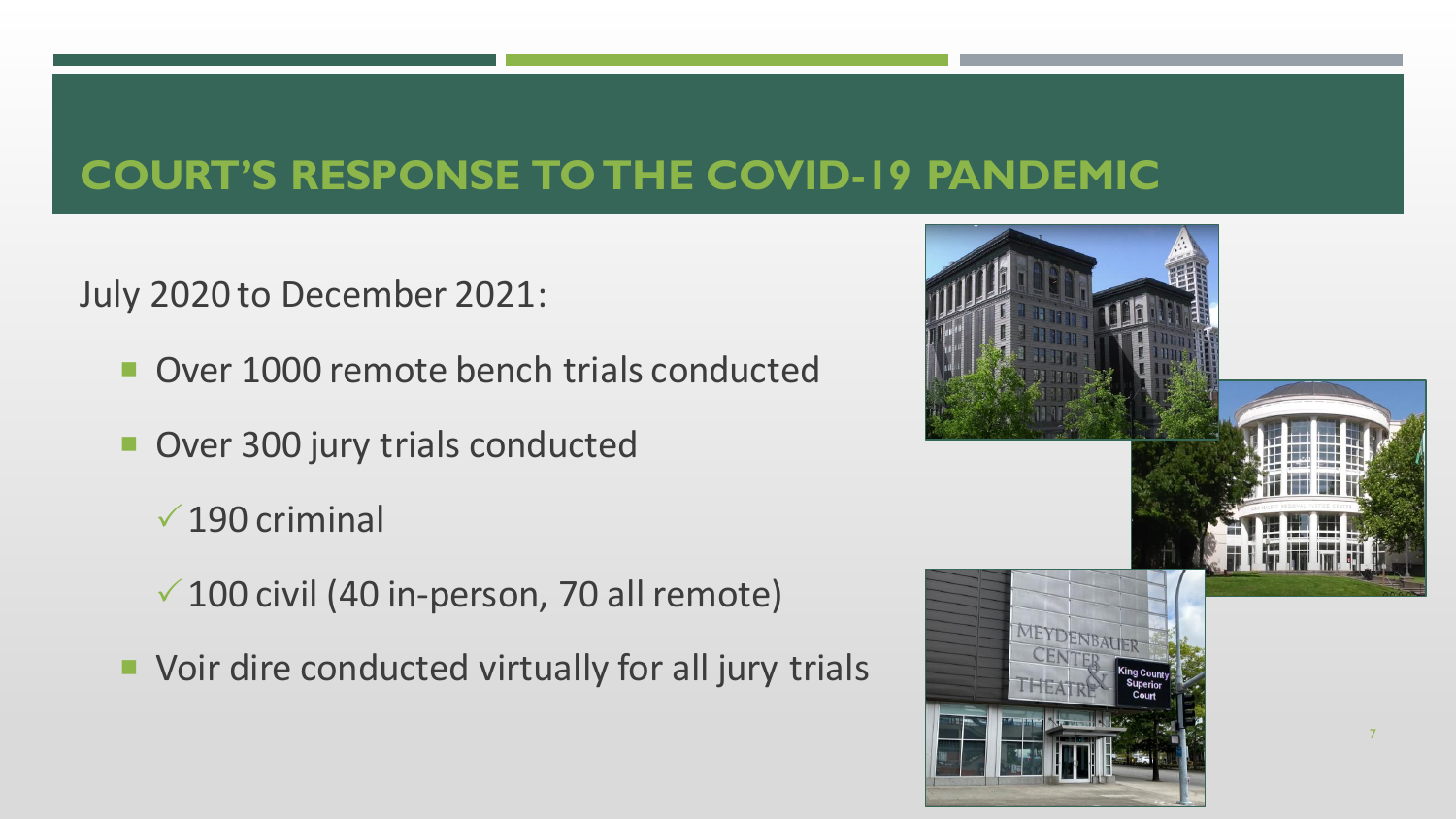

# 2020 AWARD RECEIPIENT STATE JUSTICE INSTITUTE PANDEMIC RESPONSE AND RECOVERY GRANT

# "How a Court's Leadership Evaluates and Institutionalizes the Best Practices Initiated During a Crisis"



Dr. Brenda J. Wagenknecht-Ivey Denver, CO 303.888.7939 I [Bwagen@praxisconsulting.org](mailto:Bwagen@praxisconsulting.org) [www.praxisconsulting.org](http://www.praxisconsulting.org/)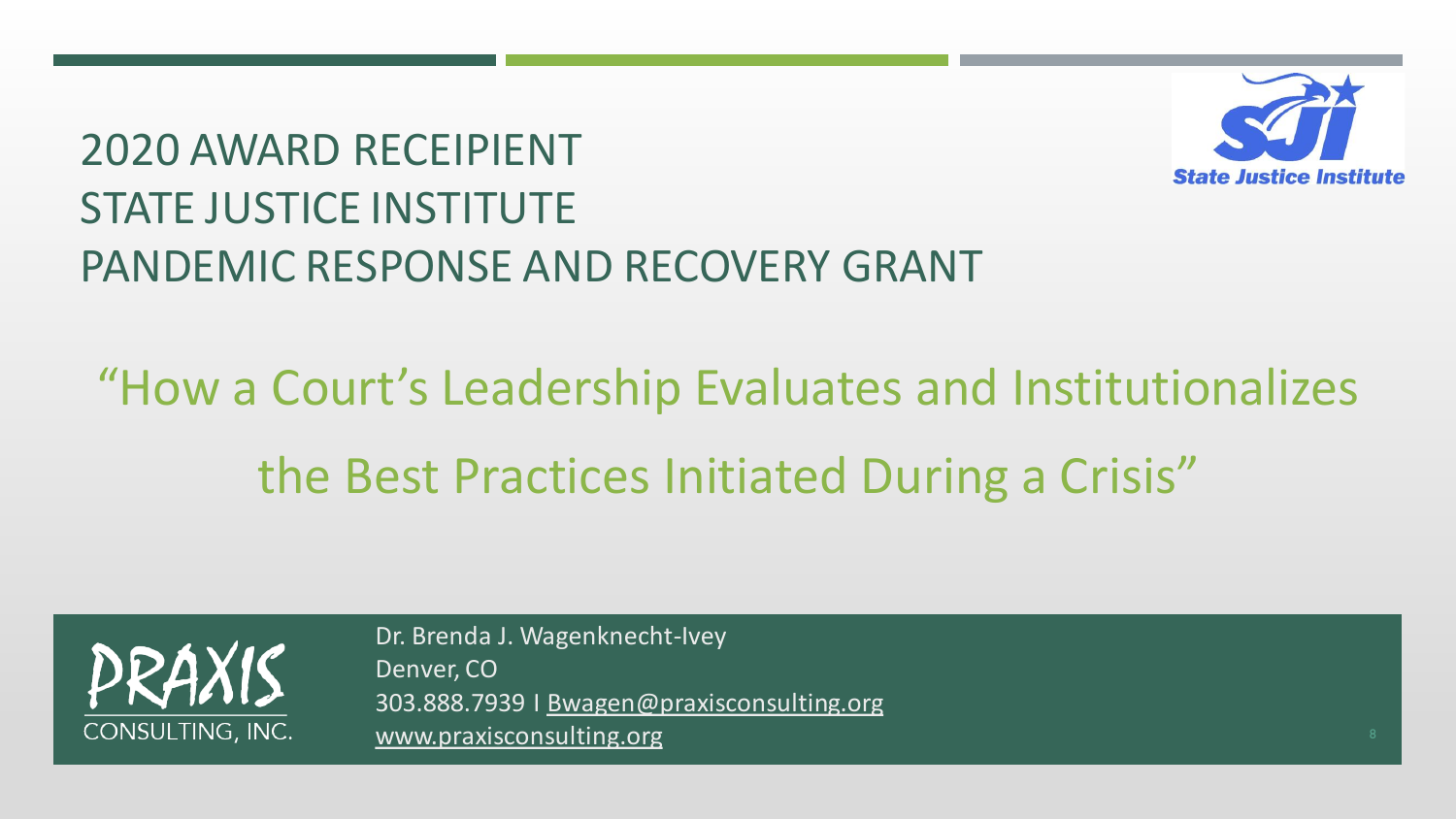# **SJI GRANT PURPOSE AND OBJECTIVES**

- Grant awarded in October 2020
- **EXT** Allowed the court to bring in court management consultant to facilitate and conduct surveys/focus groups, gather and analyze data, draft report
- Purpose:
	- $\checkmark$  Document all the new innovative/ promising practices implemented during the Pandemic and "lessons learned" from the experience;
	- $\checkmark$  Develop and use a values-based evaluation framework to identify a few promising practices for further study and refinement – ensuring decisions were objective and aligned with the Court's core values; and
	- $\checkmark$  Evaluate promising practices and use results to inform recommendations, decisions, and  $\checkmark$ actions about future practices and/or to shape court policy.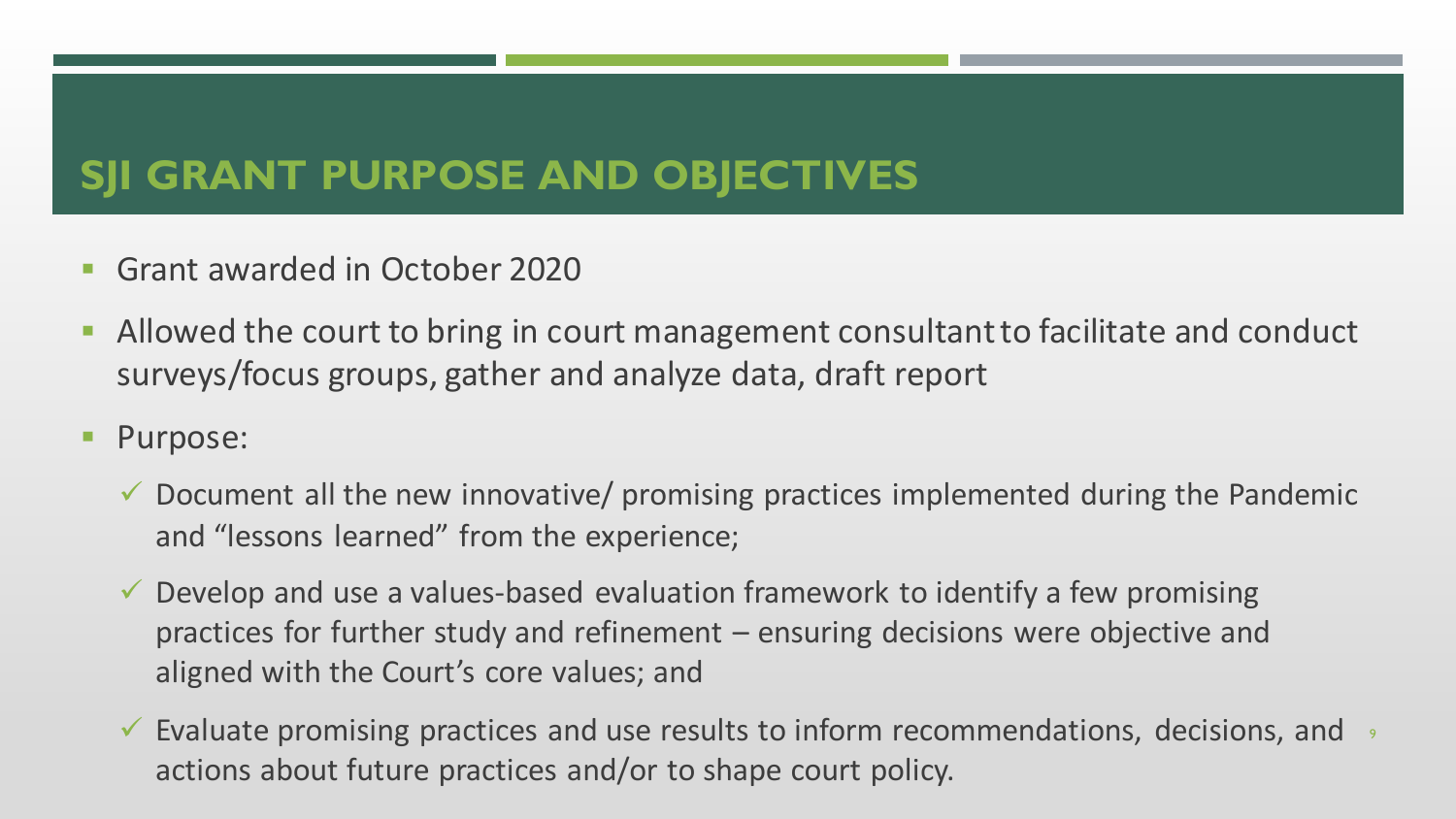# **PROJECT METHODOLOGY**

- 1. Focus groups with judicial officers and court/clerk's office staff documented new practices implemented and "lessons learned" or areas needing refinement.
- 2. Chief Judges and Directors reviewed summary list of new practices and selected a few promising practices to explore further using structured decision-making guidelines rooted in core values.
- 3. Surveys were conducted with stakeholders to evaluate the selected new practice areas along multiple dimensions.
- 4. Data analysis was provided to Court for consideration and use in planning future action and implementation.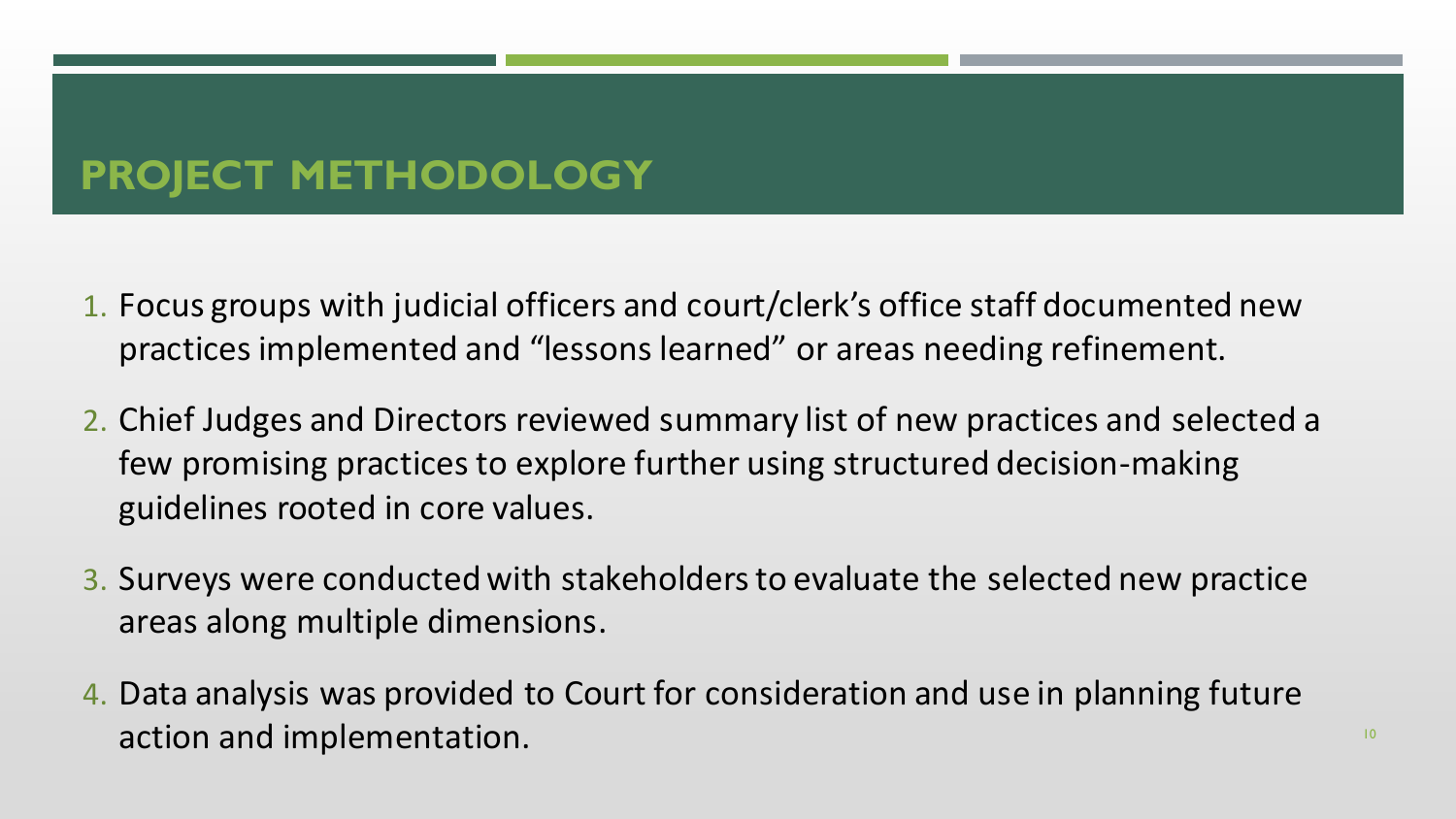# **STRUCTURED DECISION-MAKING GUIDELINES**

**Guiding Principle:** The court and clerk's office aspire to continue to be innovative and nimble organizations that harness and institutionalize the positive effects of the pandemic. This includes transforming how judicial and court services are delivered, recalibrating and refining daily operations, and continuing to invest in and use existing and emerging technologies.

**Proposed Selection Criteria:** The practice/process selected should meet the following criteria.

- 1. Have broad impact (e.g., courtwide implications; touch multiple departments/areas of the court; effect various groups such as judges, staff, stakeholders/partners)
- 2. Uphold/embrace many of the core values (e.g., ESJ, accessibility, fairness, service to the public, innovation)
- 3. Have potential long-term benefits for the court/clerk's office (e.g., cost effective, enhance efficiency, increase morale and engagement, improve court performance – access, timeliness, etc.)

11

4. Provide an opportunity to use data to evaluate hunches and/or differing/conflicting perceptions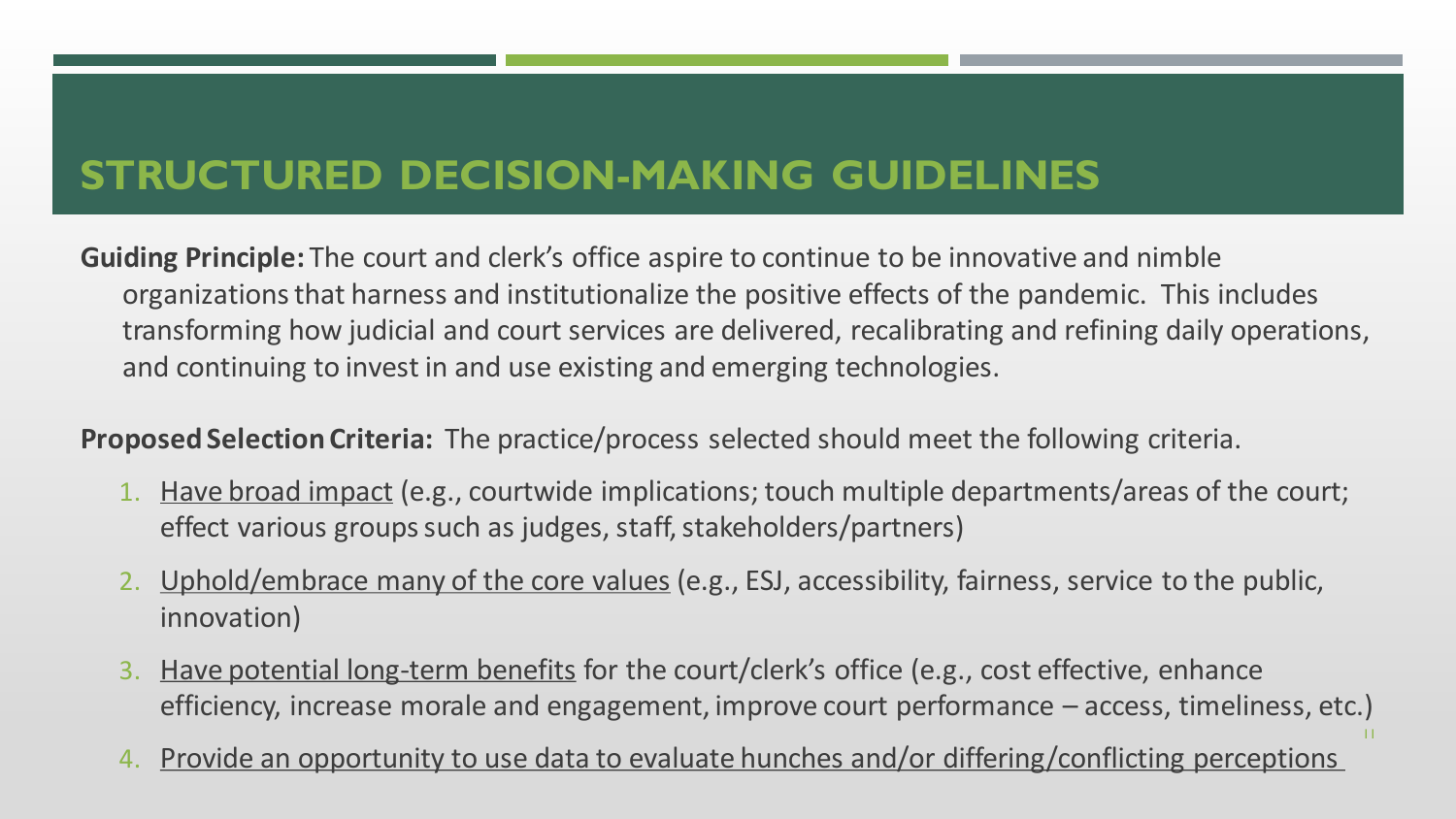# **PROMISING PRACTICES SELECTED & EVALUATED**

- Three New Innovations / Promising Practices Selected:
	- 1. Virtual Court Proceedings
	- 2. Virtual Jury Selection
	- 3. Remote Work Arrangements

- **Data Collection and Evaluation** 
	- ✓ Different methodologies were used for each topic area



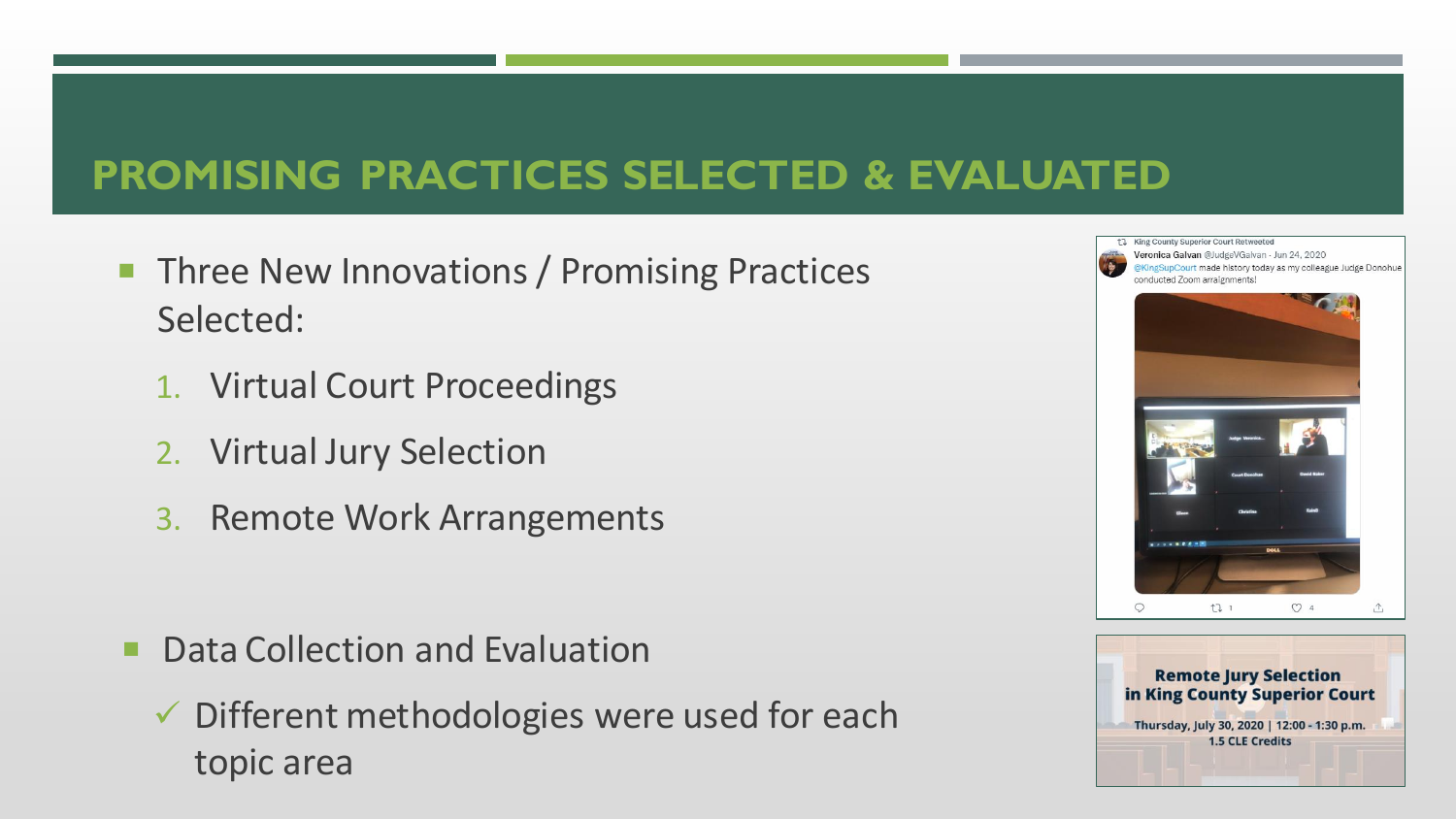### **OVERVIEW OF RESPONDENTS & RESPONSE RATES: VIRTUAL COURT PROCEEDINGS & INTERPRETATION**

| Virtual Court Proceedings & Virtual Interpretation                  |                      |             |                      |  |
|---------------------------------------------------------------------|----------------------|-------------|----------------------|--|
|                                                                     | <b>Total Number</b>  | Number of   | <b>Response Rate</b> |  |
|                                                                     | Surveyed             | Respondents | (in %s)              |  |
|                                                                     | $(N=$                | $(N=$       |                      |  |
| <b>Attorneys</b><br>Surveyed in Dec.'21                             | Unknown <sup>1</sup> | 410         | Unknown <sup>1</sup> |  |
| <b>Court/Clerk's Office Employees</b><br><b>Surveyed in Nov.'21</b> | 279                  | 182         | 65%                  |  |
| <b>Judicial Officers</b><br>Data gathered in Sept.'21               | 582                  | 47          | --                   |  |
| Interpreters<br><b>Surveyed in Nov.'21</b>                          | 44                   | 74          | 51%                  |  |

1 The number of attorneys surveyed is unknown because the Bar Associations sent out the link to members who practice and appear in the KCSC. The response rate cannot be computed either for the same reason. However, that 410 attorneys responded to the survey provided an excellent sample size for analysis purposes.

2 The total number of SC judicial officers (judges & commissioners) at the time of the data gathering online activity was 63. During the activity, 47 participated in the breakout groups and 44 and 41 respectively responded to the two polling questions.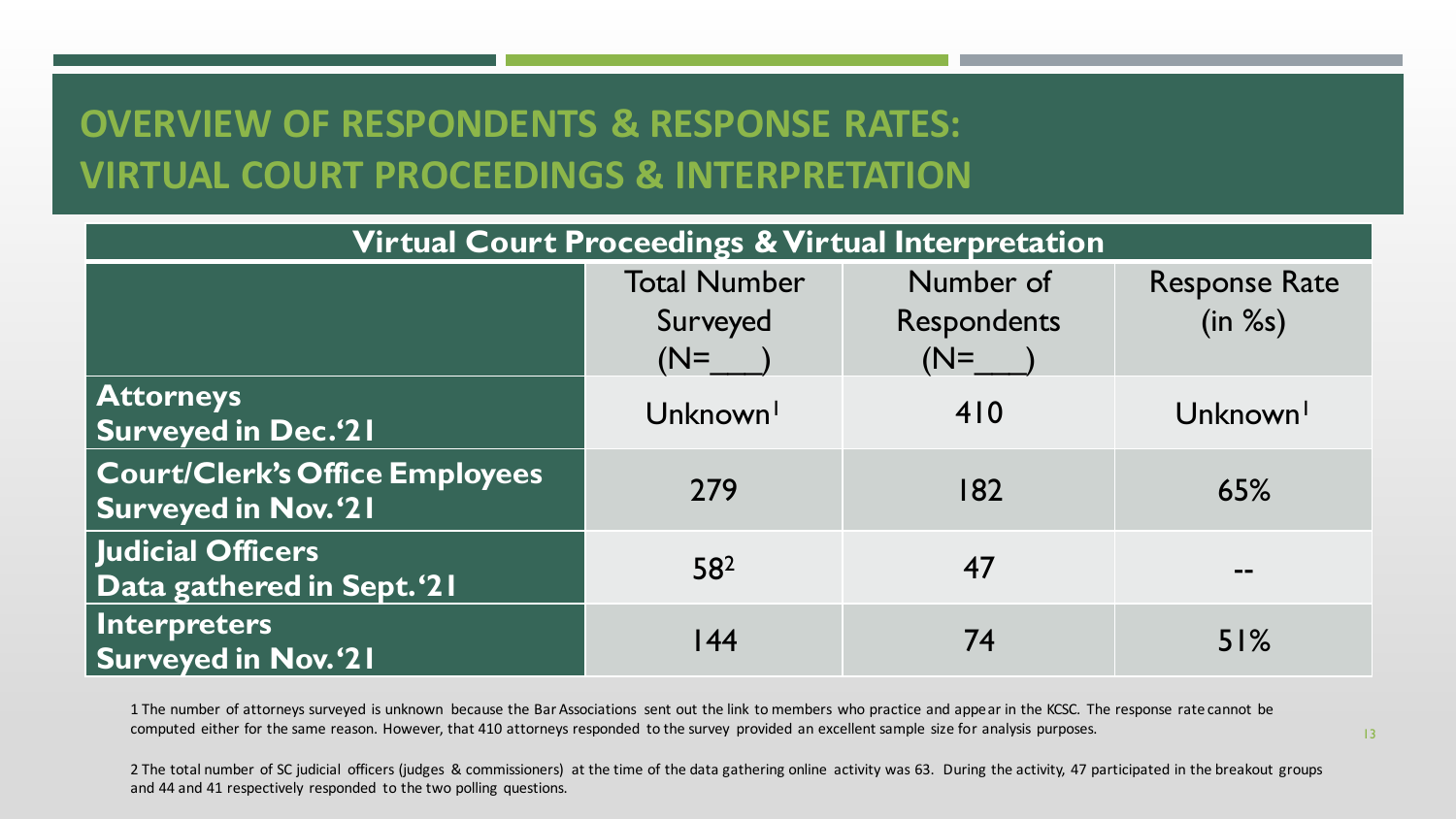# VIRTUAL COURT PROCEEDINGS SURVEY CATEGORIES

Virtual court proceedings survey questions were grouped into the following categories:

- 1. Court Participant Experience
- 2. Ease of Use
- 3. Trust in Video Court Proceedings
- 4. Overall Experience / Future Recommendations
- 5. Impact on Work / Employees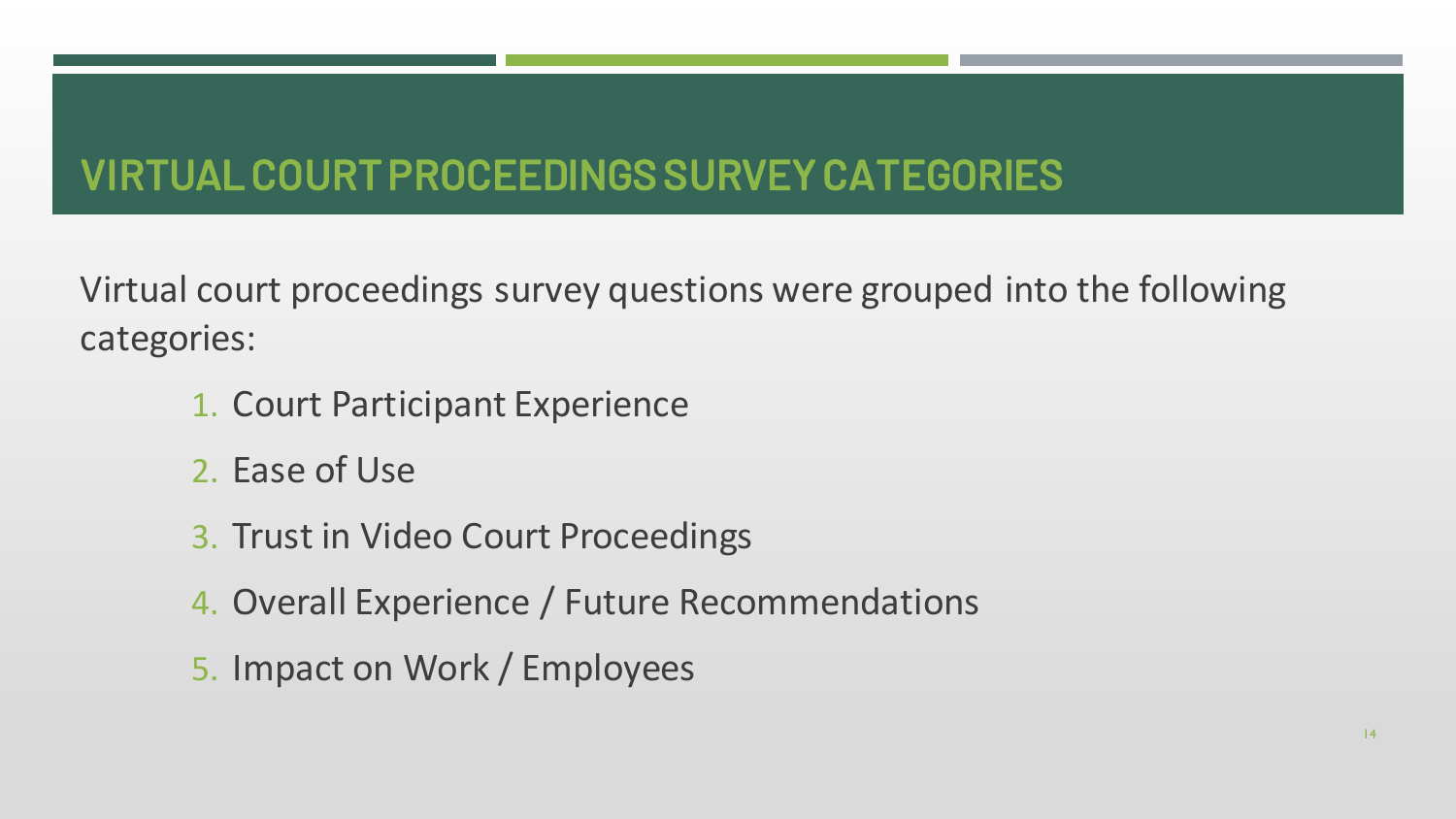# VIRTUAL COURT PROCEEDINGS: ATTORNEYS AND EMPLOYEES SURVEY CATEGORIES (IN MEAN SCORES<sup>1</sup>)



Means are based on a 6-point agreement rating scale. 3.5 is the midpoint of the rating scale.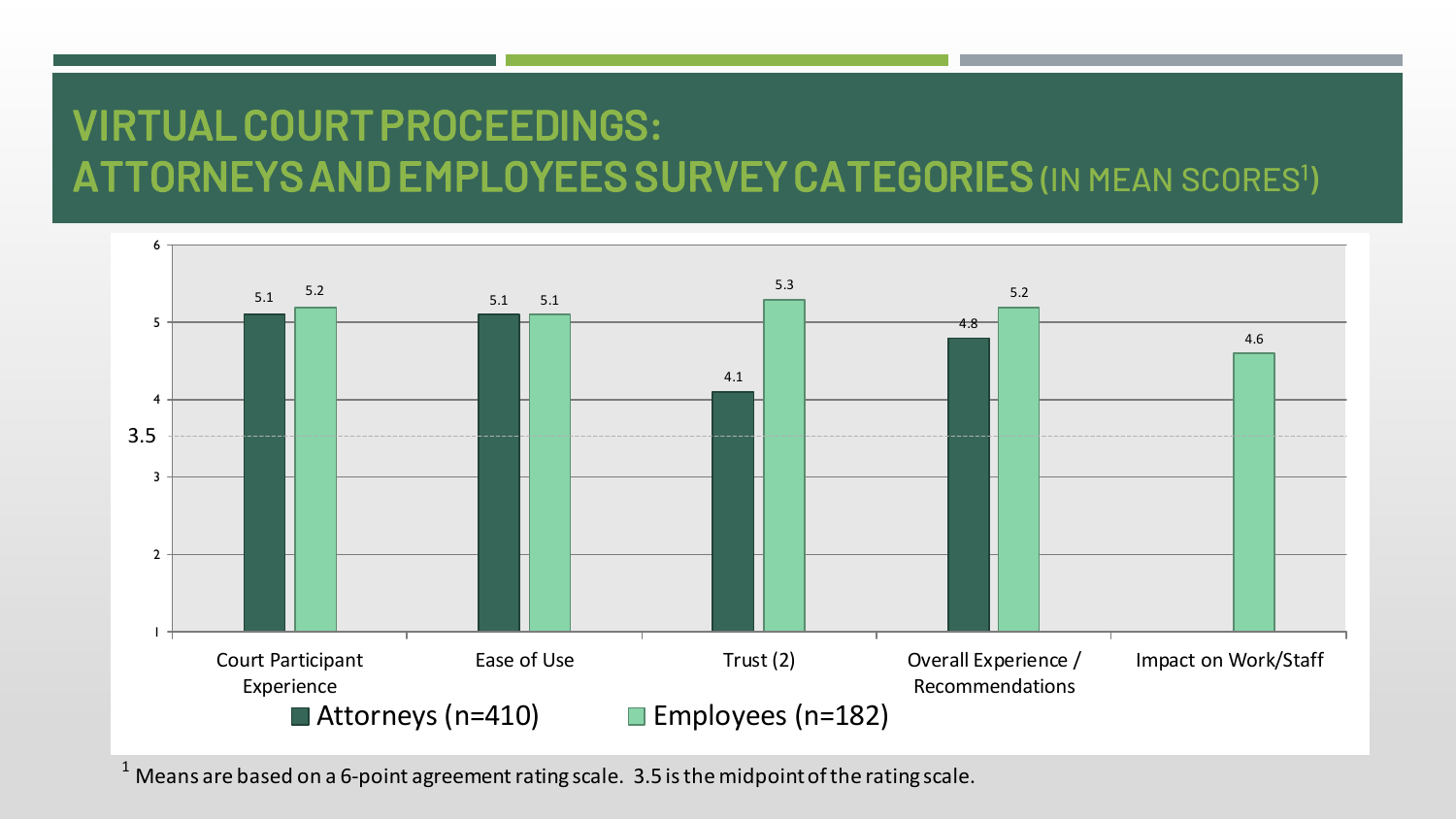# VIRTUAL COURT PROCEEDINGS: OVERALL EXPERIENCE/FUTURE RECOMMENDATIONS

#### **Comparison of Attorneys and Employees (in mean scores<sup>1</sup> )**

Given my overall experience to date, I recommend that the Court continue using video court proceedings for many legal matters/cases with the understanding that the Court will continue to evaluate and modify practices as needed.



 $1$  Means are based on a 6-point agreement rating scale. 3.5 is the midpoint of the rating scale.

 $2$  Red star = statistically significant difference between mean scores of respondents. The difference is not due to chance.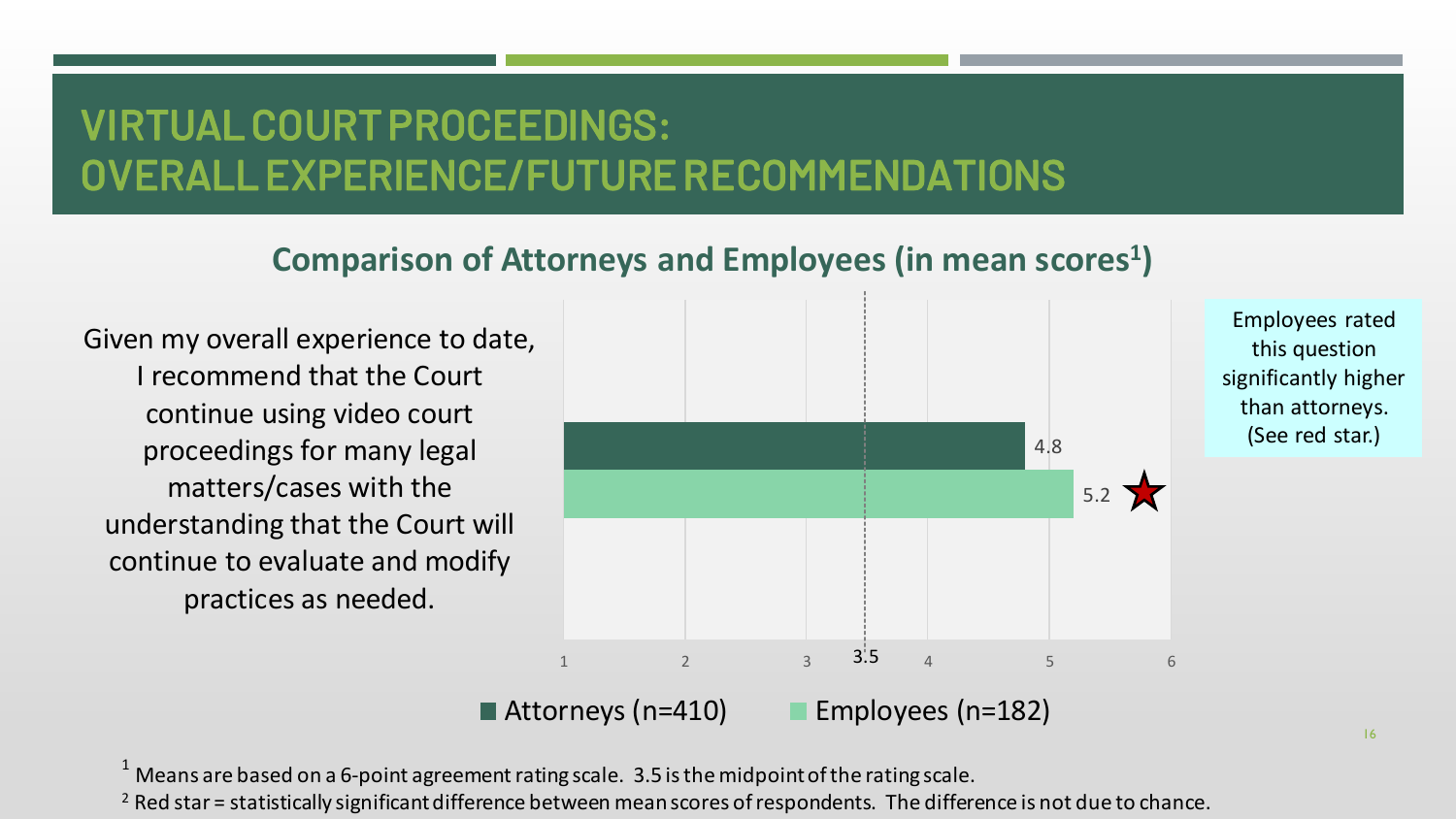# VIRTUAL INTERPRETING SURVEY CATEGORIES

Video interpreting survey questions were grouped into the following categories:

- 1. Court Participant Experience
- 2. Ease of Use / Effective Use of Time
- 3. Court Assistance
- 4. Environment
- 5. Impact on Interpreters
- 6. Trust / Effectiveness
- 7. Overall Experience / Recommendations 17. Overall Experience / Recommendations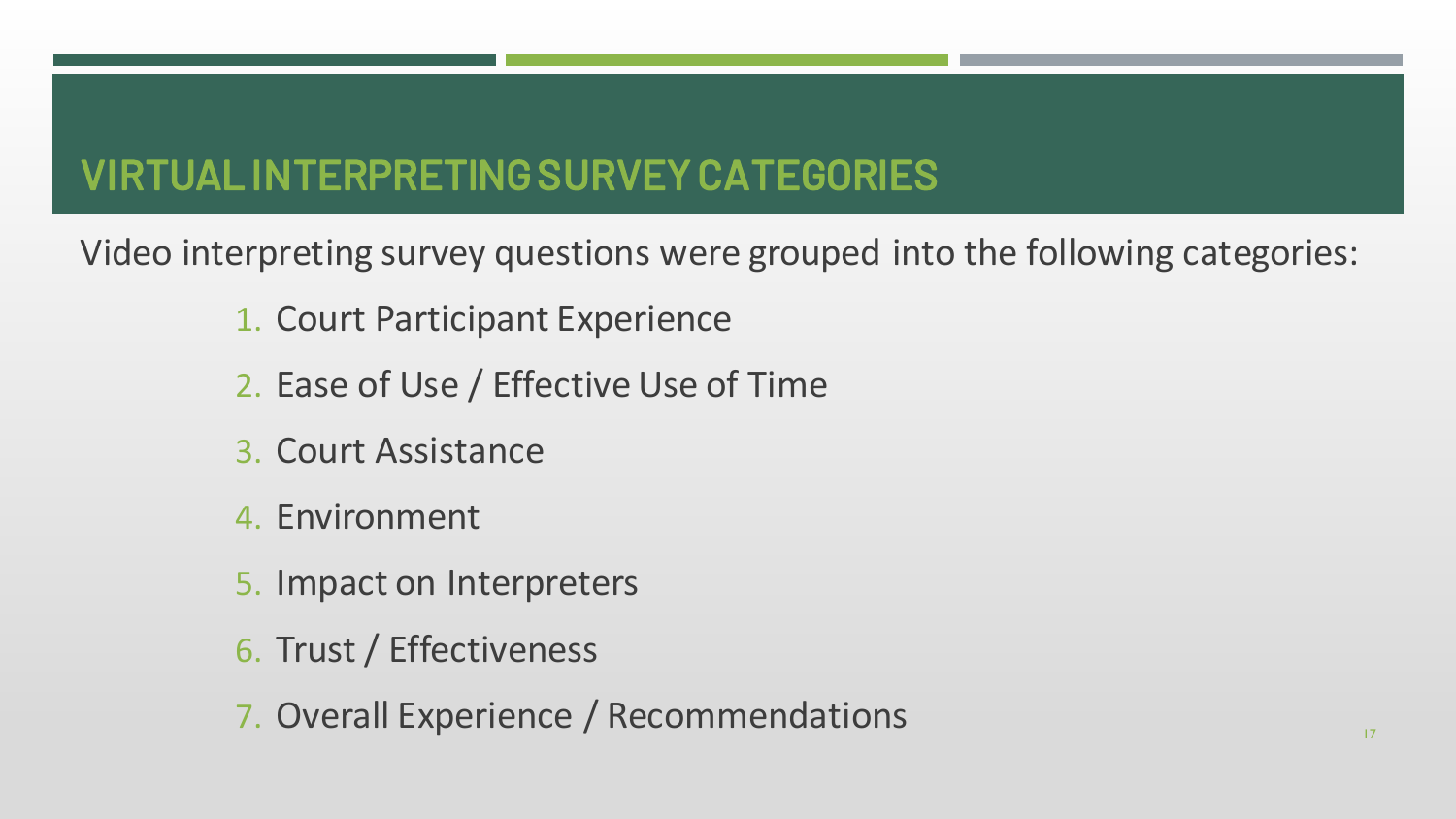## VIRTUAL INTERPRETING: OVERALL EXPERIENCE – FUTURE RECOMMENDATION

5 4.7 1 2 3 3.5 4 5 6 Given my overall exp, I recommend that the Court continue providing virtual inter. as a way to provide interpreter servcies to litigants involved in ct. proc. / Given my overall exp, I recommend the Court continue providing 3.5 **Interpreters and Attorneys (in mean scores<sup>1</sup> )**

Interpreters (n=74) Attorneys (n=283)

virtual interpreting services.

Means are based on a 6-point agreement rating scale. 3.5 is the midpoint of the rating scale.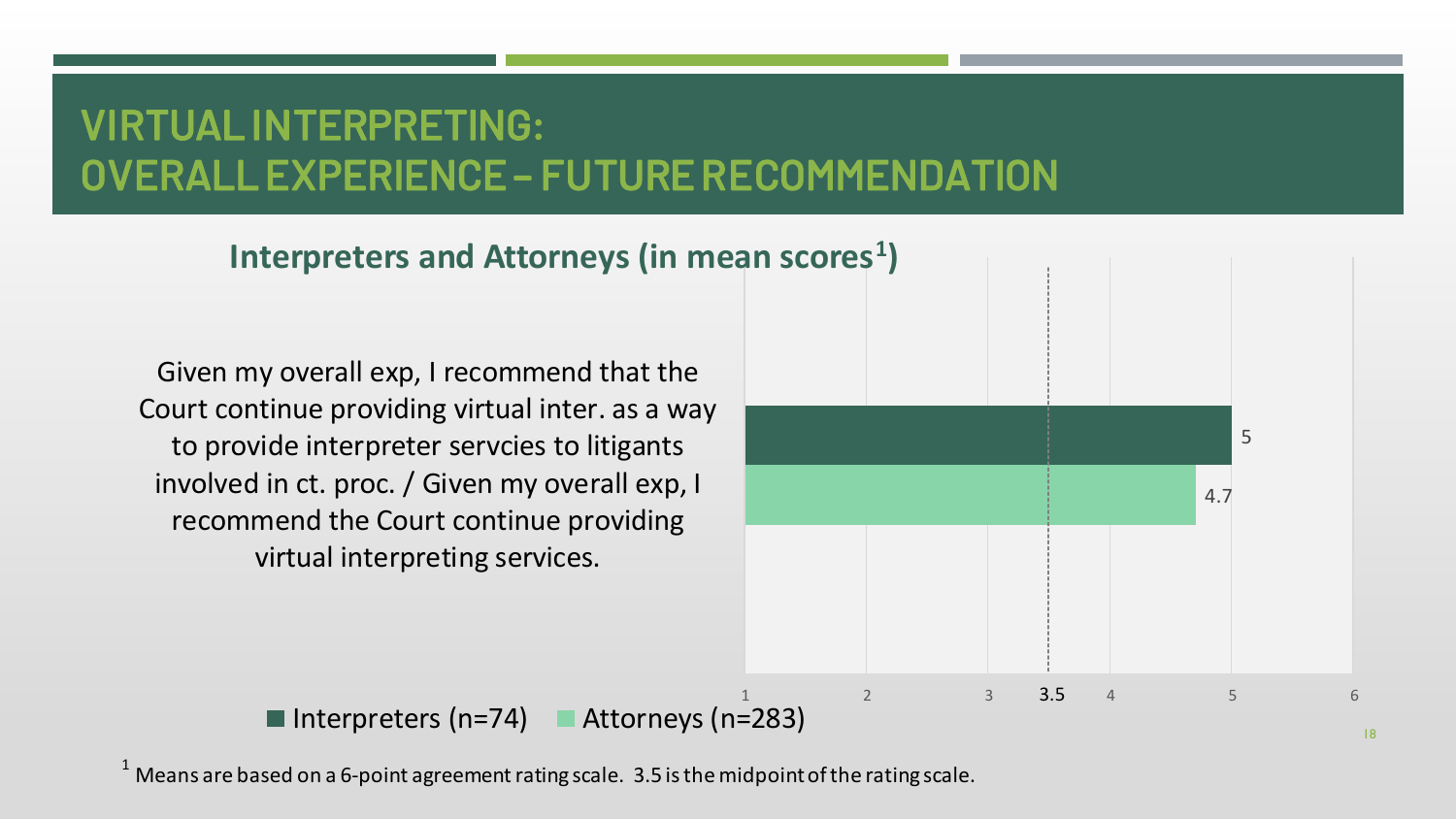### **OVERVIEW OF RESPONDENTS & RESPONSE RATES: VIRTUAL JURY SELECTION**

|                                                                 | Total Number<br><b>Surveyed</b><br>$(N=$ | <b>Number of</b><br><b>Respondents</b><br>$(N=$ | <b>Response Rate</b><br>(in %s) |
|-----------------------------------------------------------------|------------------------------------------|-------------------------------------------------|---------------------------------|
| <b>Prospective Jurors</b><br>Surveyed in Aug. - Sept.'21        | 797                                      | <b>251</b>                                      | 32%                             |
| <b>Civil Case Attorneys Only</b><br>Surveyed in Aug. - Sept.'21 | 245                                      | 94                                              | 38%                             |
| <b>Court Employees</b><br>Surveyed in Nov.'21                   | 279                                      | 75                                              | $65\%$ <sup>2</sup>             |

 $11$  The number of employee respondents is lower because only those that participated in virtual voir dire were asked to complete this set of questions. Those who did not participate in virtual jury selection were instructed to skip this set of questions. 75 court employees completed this section; the others skipped these questions and proceeded to the next section of the Virtual Court Proceedings survey.

<sup>[2]</sup> This is the overall response rate to the Virtual Court Proceedings survey, which included a subset of questions on virtual voir dire. 75 court employees(out of the 182 that completed the Virtual Court Proceeding Survey or 41%) completed the virtual jury selection questions.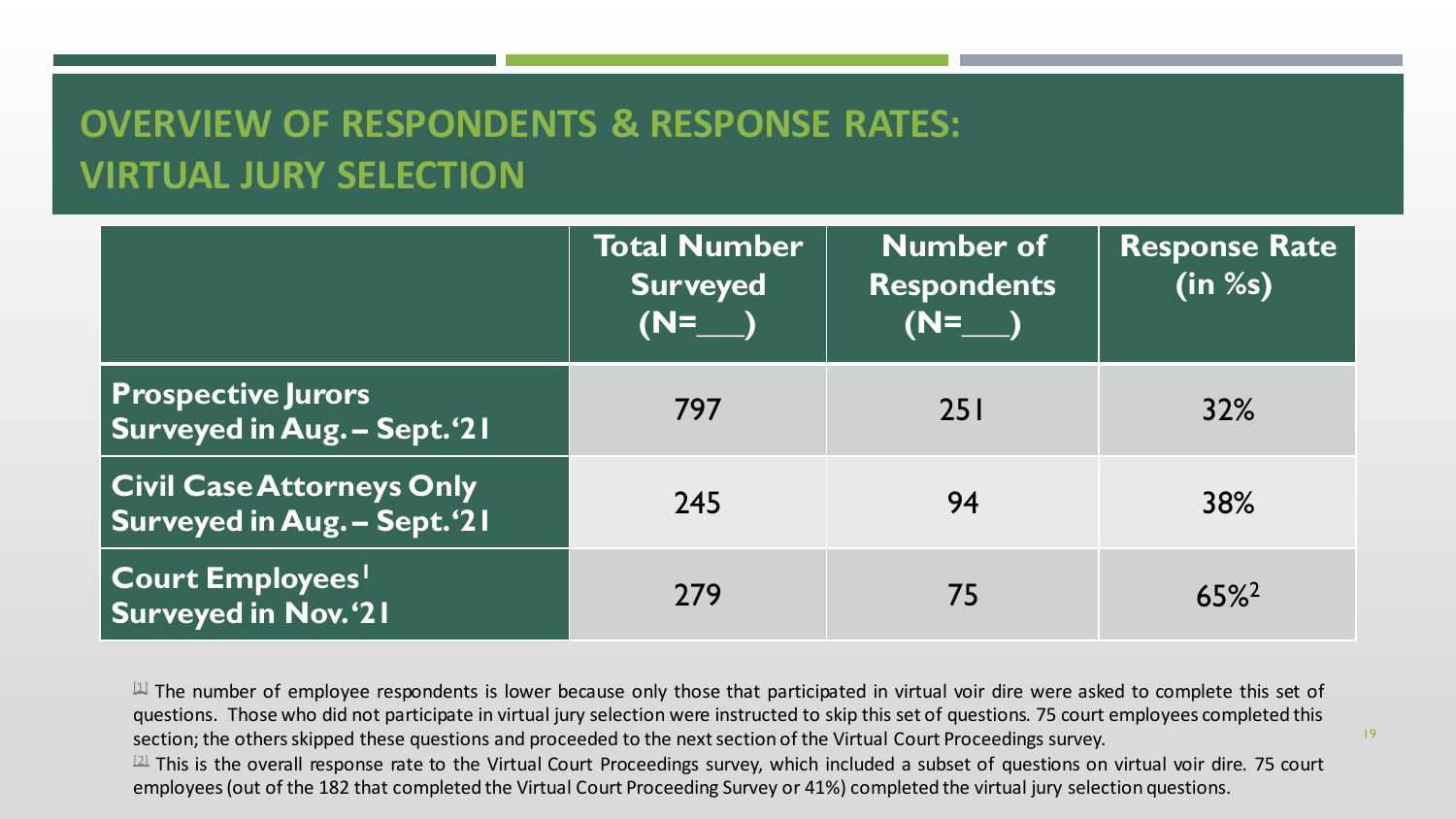# VIRTUAL JURY SELECTION SURVEY CATEGORIES

Virtual jury selection survey questions were grouped into the following categories:

- 1. Access, Convenience, and Safety / Experience of Jurors
- 2. Ease of Use
- 3. Court / Staff Assistance
- 4. Environment
- 5. Timeliness / Effectiveness
- 6. Trust and Confidence / Future Recommendations
- 7. Overall Experience
- 8. Impact on Work / Staff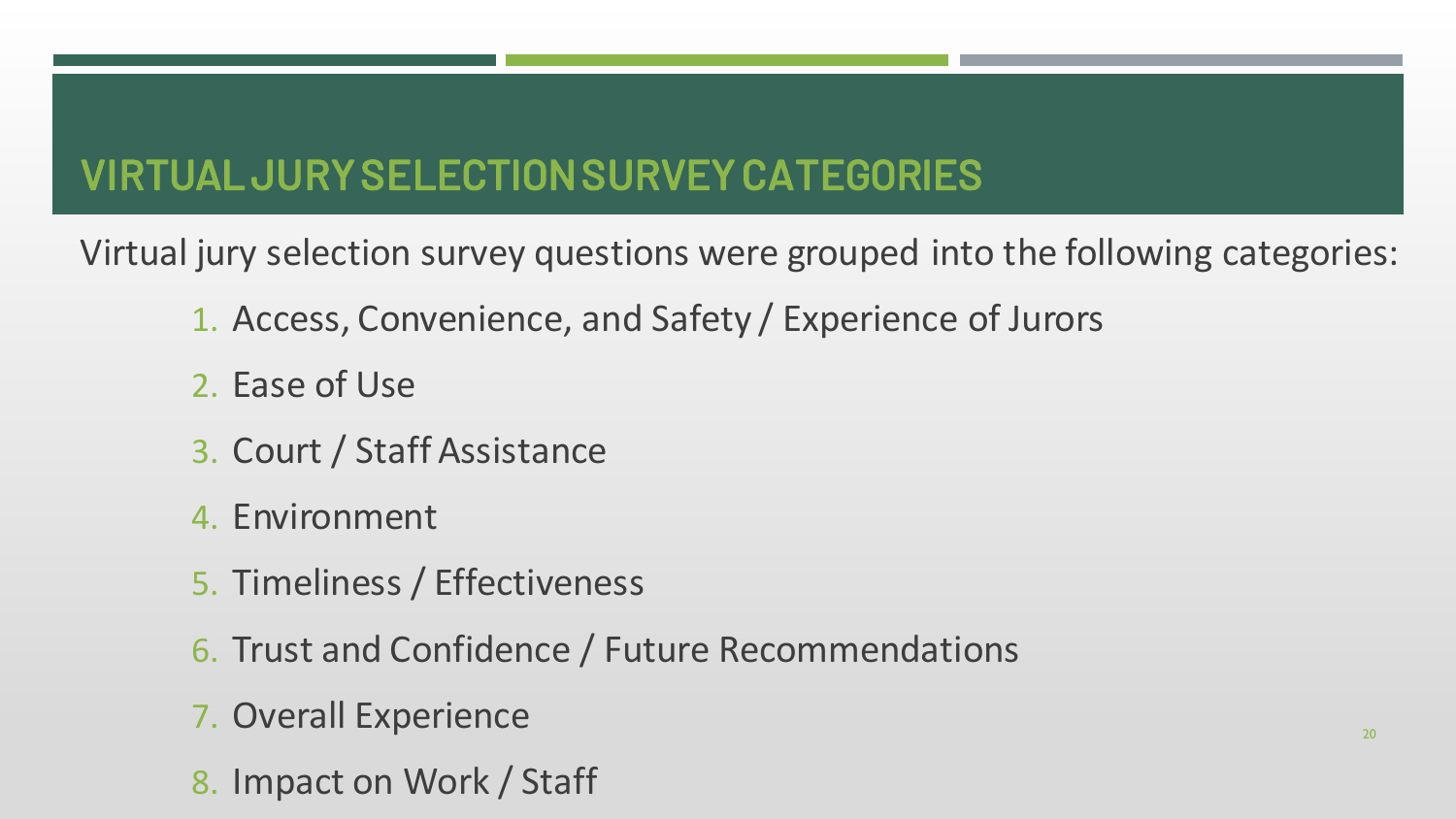# VIRTUAL JURY SELECTION: OVERALL EXPERIENCE/FUTURE RECOMMENDATIONS

#### Prospective Jurors, Civil Attorneys, and Employees in mean scores<sup>1</sup>

Given my overall experience, I recommend that the Court continue providing the option to participate in the jury selection process using Zoom.



Jurors rated this question significantly higher<sup>2</sup> than employees and civil attorneys, and employees rated it significantly higher than attorneys. (See red star.)

 $1$  Means are based on a 6-point agreement rating scale. 6=Strongly Agree & 1=Strongly Disagree. 3.5 is the midpoint of the rating scale. <sup>2</sup> Red star = statistically significant difference between the mean scores of respondents. The difference is not due to chance.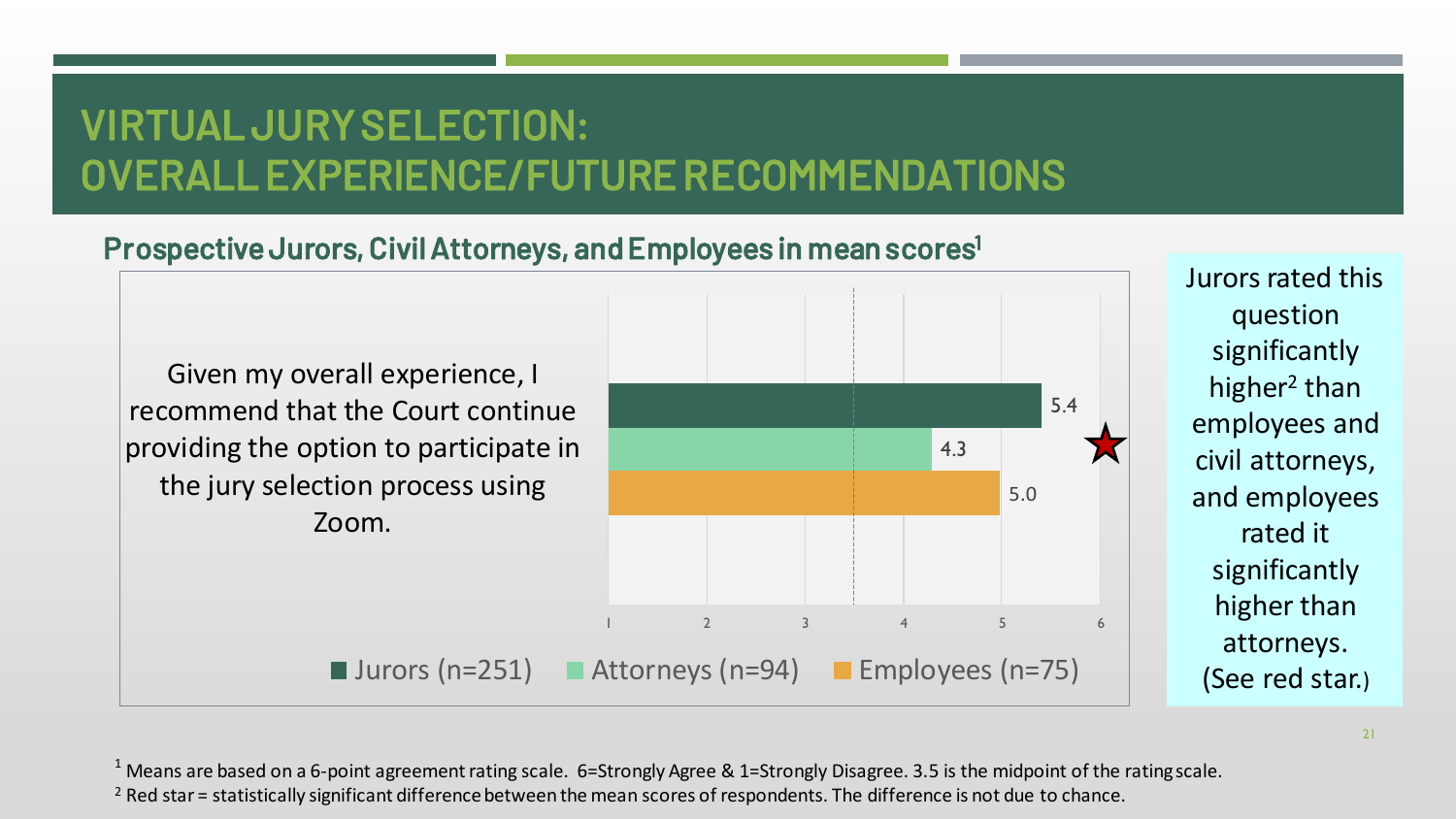# **CONCLUSIONS/NEXT STEPS**

- We have institutionalized virtual voir dire, but we need our Supreme Court to approve the practice for civil and criminal cases -- too expensive to staff both in person and virtual methods.
- We have institutionalized virtual trials and hearings; family law attorneys are telling us they prefer them.
- We need more work to improve virtual interpretation.
- Our administrative structure has become more inclusive, meaning more complete communication - much more efficient and enhancing flexibility for change.
- Training/standardization among all courts is key to making this work long-term.  $22$